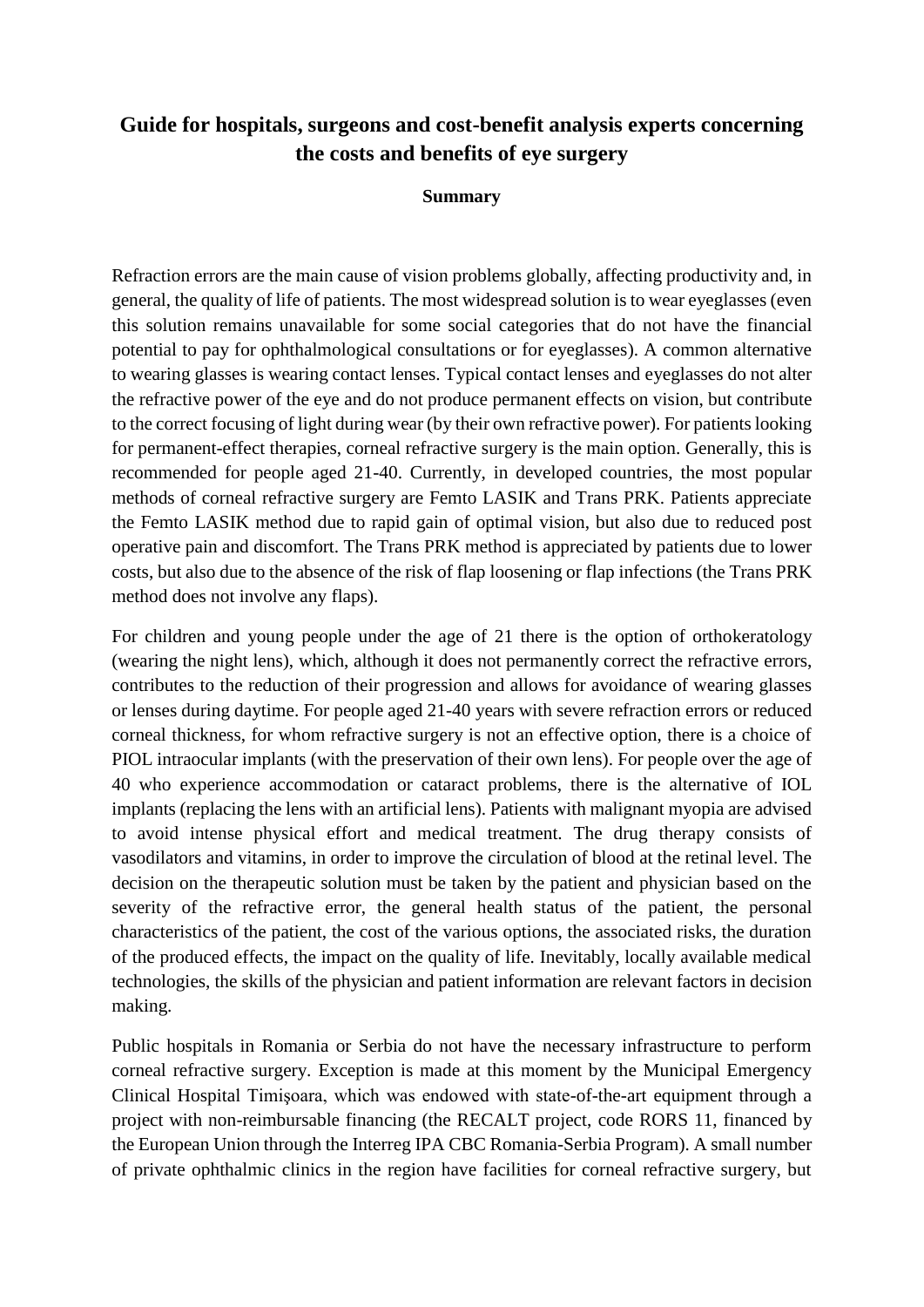these facilities have technologies of older generations. Increasing interest for corneal refractive surgery in other parts of the world, as well as increasing purchasing power of the population in the region fuel an increase in regional interest in this type of service. On these grounds, investments in corneal refractive surgery become necessary for both private clinics and public hospitals. At the same time, the specific technology is costly, the necessary investments being high. The public and private hospitals in the region will be placed in a position to attract important funding sources. Implicitly, performing feasibility studies will be required to substantiate the capital allocation decision, regardless of where it originates.

This guide is intended to set guidelines for configuring investments in corneal refractive surgery and analyzing their financial and socio-economic feasibility. Planning and implementing an investment in corneal refractive surgery will require collaboration between the administrative staff of the public or private organization promoting the investment, the ophthalmological team set to exploit the facilities, the team of architects and design engineers charged with designing new hospital buildings, the team of economists charged with the financial planning and the feasibility analysis.

Under these conditions, Chapter 2 is intended for designers and economists, having the role of explaining the importance of refraction in vision formation, the types of refractive errors and their manifestation. This information is known to medical specialists (representatives of the medical unit that promotes the investment), but not to experts charged with the technical and financial design of the investment. Understanding refractive errors and their impact on patients' quality of life is an essential premise in delivering the cost-benefit analysis.

Chapter 3 presents the treatment solutions available to correct refractive errors. These solutions can be a factor in evaluating the feasibility of investing in corneal refractive surgery (in an incremental approach).

Chapter 4 provides information on how to set up investments in corneal refractive surgery. In this respect, it describes the specific operating cycle of corneal refractive surgery and the necessary resources. Based on the resource requirements, an investment budget is built up and information is provided on the design of the investment implementation chart. The methodology is highlighted on the basis of a case study focused on the creation of medical facilities for corneal refractive surgery using the Femto-Lasik and Trans-PRK methods.

Chapter 5 is intended to explain the principles for financial planning. The basic planning assumptions are presented and the main revenues and expenditures generated in the planned operating activity are identified. Determinants are determined for each type of income and expense and the principles for determining the profitability threshold are presented.

Chapter 6 presents the methodology for calculating and interpreting the main indicators specific to the financial feasibility analysis of investments.

Chapter 7 is about identifying the social costs and benefits associated with corneal refractive surgery. The willingness of the population to pay is proposed as a basis for quantifying social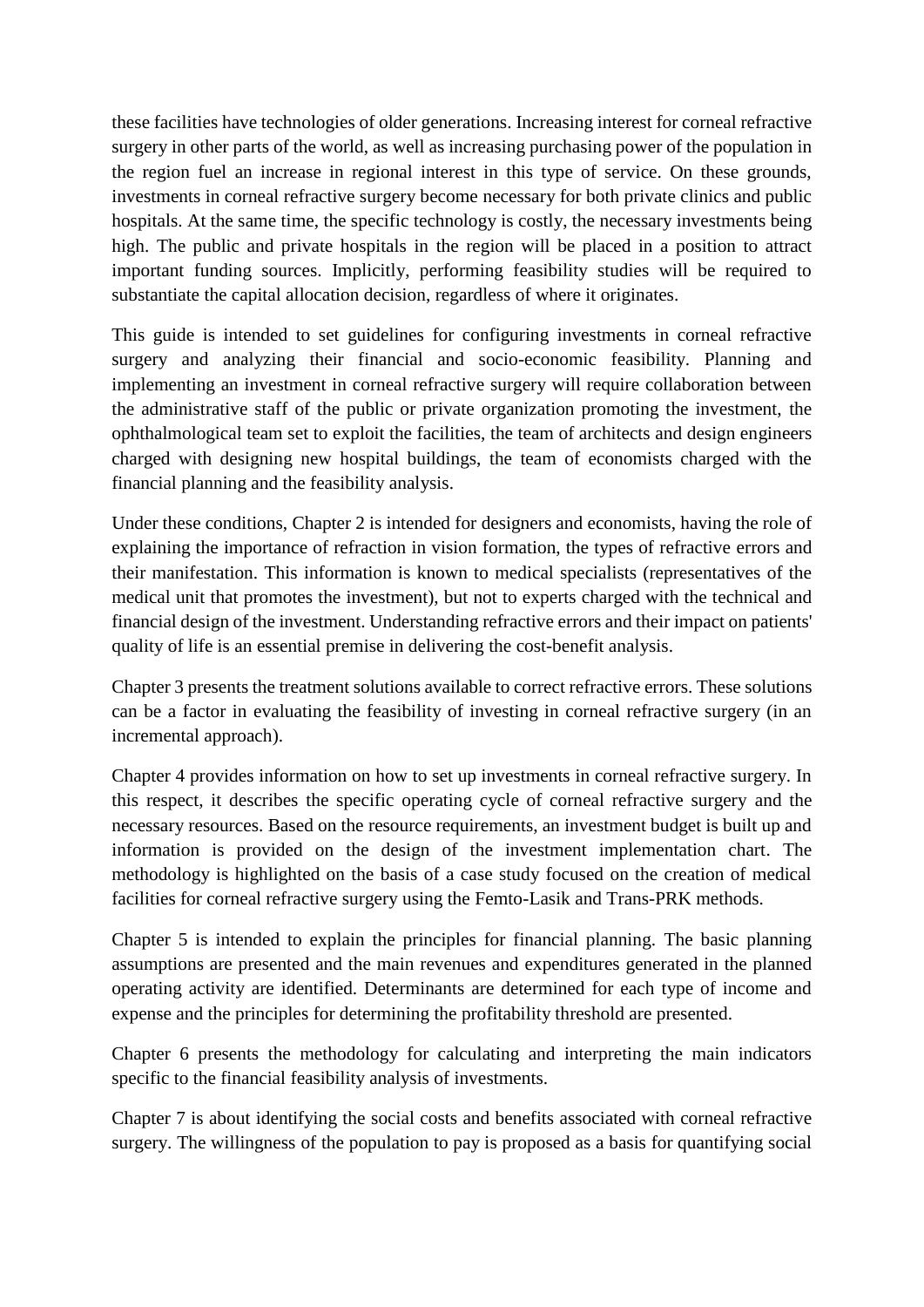benefits. The methodology for calculating and interpreting indicators specific to the economic feasibility analysis is presented.

The net present value of such an investment can be estimated as follows:

$$
NPV = \sum_{i=1}^{m} I_i + \sum_{j=1}^{n} NOCF_j \times \frac{1}{(1+d)^j} + \sum_{j=1}^{n} NSB_j \times \frac{1}{(1+d)^j} + FRV \times \frac{1}{(1+d)^n} + SRV \times \frac{1}{(1+d)^n}
$$

### Investments  $(I_i)$

The investments in this field would consist in most cases in purchases of medical equipment and construction works for the rehabilitation of the operating rooms. The calculation of the net present value of the investment (NPV) requires the estimation of the yearly payments for such investments ( $i =$  the investment year,  $m =$  the duration of the implementation period, in years). The value of the total investment will be estimated under the form of investment budgets (which, in Romania, will follow the structure imposed by order 906/2016). The schedule of the investment payments will be influenced by both technical and financial parameters.

### Net operating cash-flows  $(NOCF<sub>j</sub>)$

The exploitation of the investments in the field of refractive surgery will generate additional financial flows for the healthcare unit. In the private sector, each surgical procedure (together with the preliminary consultations and the follow-up) will involve a fee, paid by the patient and, possibly, by the Health Social Security. The operating cash inflows obtained in this manner should cover both monetary and non-monetary costs of the services and allow at the same time for obtaining a surplus. Thus, the investment could be recovered (more specifically, the capital invested) and a certain financial return could be generated. In the public sector, the Health Social Security might cover the monetary cost of the services, with no perspective of covering the non-monetary costs (like depreciation) or generating a positive financial return. For both private and public sectors, the main operating outflows would consist of wages, medical supplies, utilities and possibly rents. Generally, the wage payments in the private sector will be higher.

#### **Discount ratio (d)**

The same discount ratio was considered for the treatment of both financial and non-financial effects of the investment. Different discount ratios could also be employed (the European Commission recommends it in some cases). The discount rate should reflect the expectations of the stakeholders, in terms of financial (and possibly non-financial) returns.

#### **The socio-economic lifespan of the investment**

The socio-economic lifespan of the investment represents the period in which the investment is expected to generate net socio-economic benefits. In the field of refractive surgery, the socioeconomic life-span of an investment in surgical equipment could be expected to be of aprox. 8 years. With the socio-economic lifespan of the investment being relatively short, the explicit forecasting period of the operating activity (n) should cover it entirely. However, if the explicit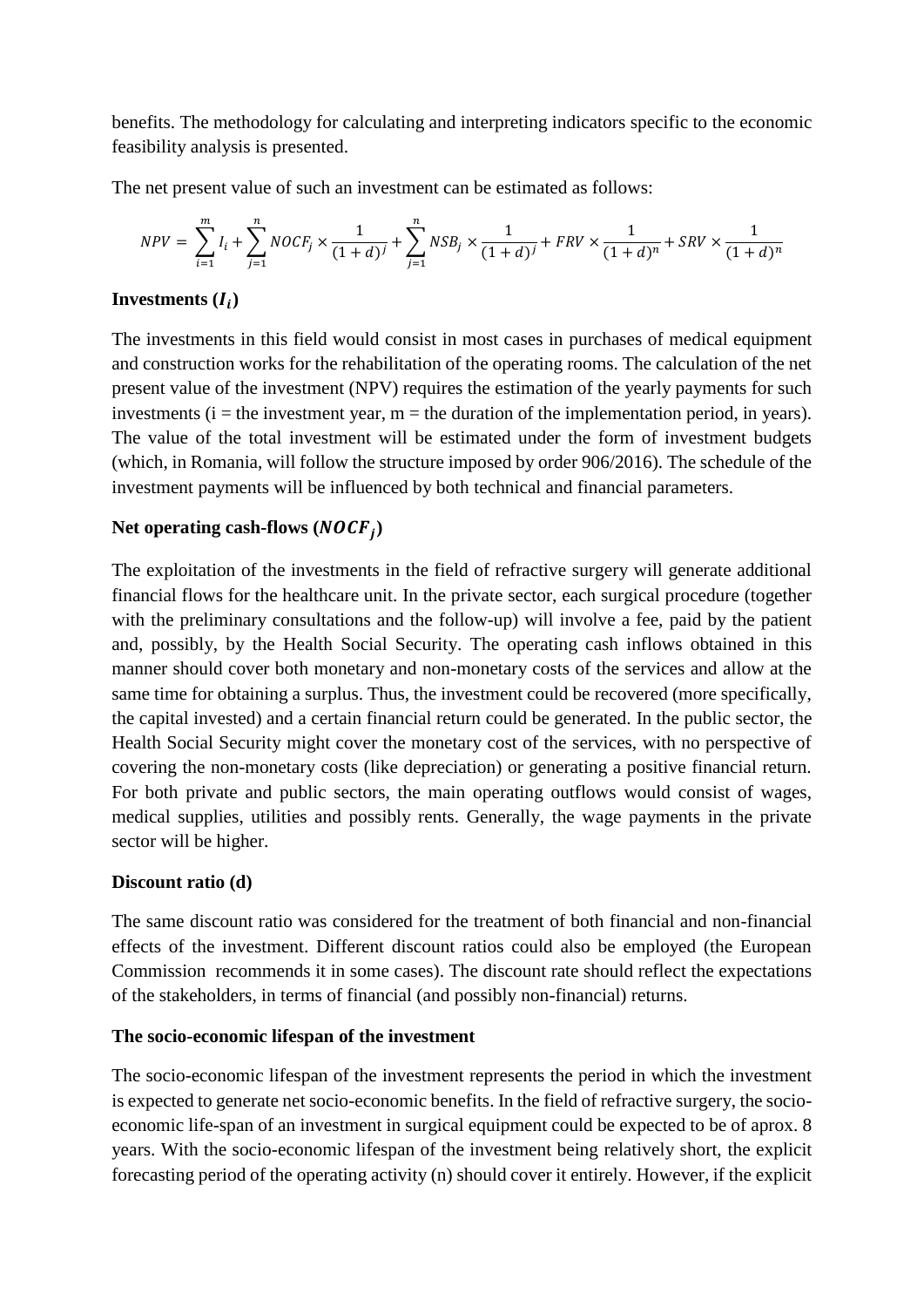forecasting period of the operating activity (n) does not cover the socio-economic lifespan of the investment entirely (the investment might also include construction works, with longer socio-economic lifespan), a financial residual value (FRV) as well as a social residual value (SRV) should be estimated for the end of the explicit forecasting period of the operating activity (n).

## Net social benefits  $(NSB<sub>j</sub>)$

For patients with refractive errors, wearing glasses or wearing contact lenses might represent alternatives to eye surgery. The disabilities will differ from one type of refractive error to the other (Myopia, Hyperopia, Astigmatism, Presbyopia) as well as in function of the gravity of the error. The effects of the pathology on the patient's life might vary significantly (from a small discomfort to the inability to perform basic activities). The treatment options will vary as well, as some conditions might be treated by wearing glasses or contact lenses, while others will demand for immediate surgical intervention. As such, the costs of eye surgery, the costs of the alternative treatments, the risks, the impact on the quality of life of the patient will differ.

It was estimated that 95 percent of those who undergo the Fempto Lasik procedure achieve a visual acuity of 20/40, while 85 percent returned to 20/20 vision. Lasik takes a few months in total to adjust vision, but once the eyes adjust, the results are permanent. Follow-up laser eye surgery might still be required as the eyesight changes slightly with age.

The recovery after the surgical procedure is quick, most patients returning to their normal lifestyle and schedule within as little as 24 hours. Patients experience significant savings each year because they do not need to update their eyeglass and contact lens prescription. Not needing to wear eye glasses or contact lens has an important effect on the quality of life of the patient.

At the same time, the Fempto Lasik surgical procedure can involve social costs. The first cost perceived by the patient is the fee for the surgical procedure (if the patient pays the fee himself). In addition, the procedure will negatively affect the quality of life of the patient on the short – run, as it involves stress, missing from work during the preparatory consultations and during surgery, discomfort for a few days following the procedure. Changes made to the cornea through the Fempto Lasik surgical procedure are permanent, which is why possible errors can have an important negative effect. In some cases (estimated to aprox. 1%), the patients can suffer a worsening of the eyesight problem.

The value of the net socio-economic benefits of refractive surgery is under these circumstances one of the most important parameters of the feasibility analysis. The net socio-economic benefits of a specific investment will be proportional to the number of patients treated, as well as to the net socio-economic benefits / individual. While the estimation of the number of patients treated does not pose special difficulties, the analysts need benchmarks for the net socio-economic benefits / individual. Such a benchmark will be influenced by many socioeconomic factors, which is why its value is expected to be different for each region.